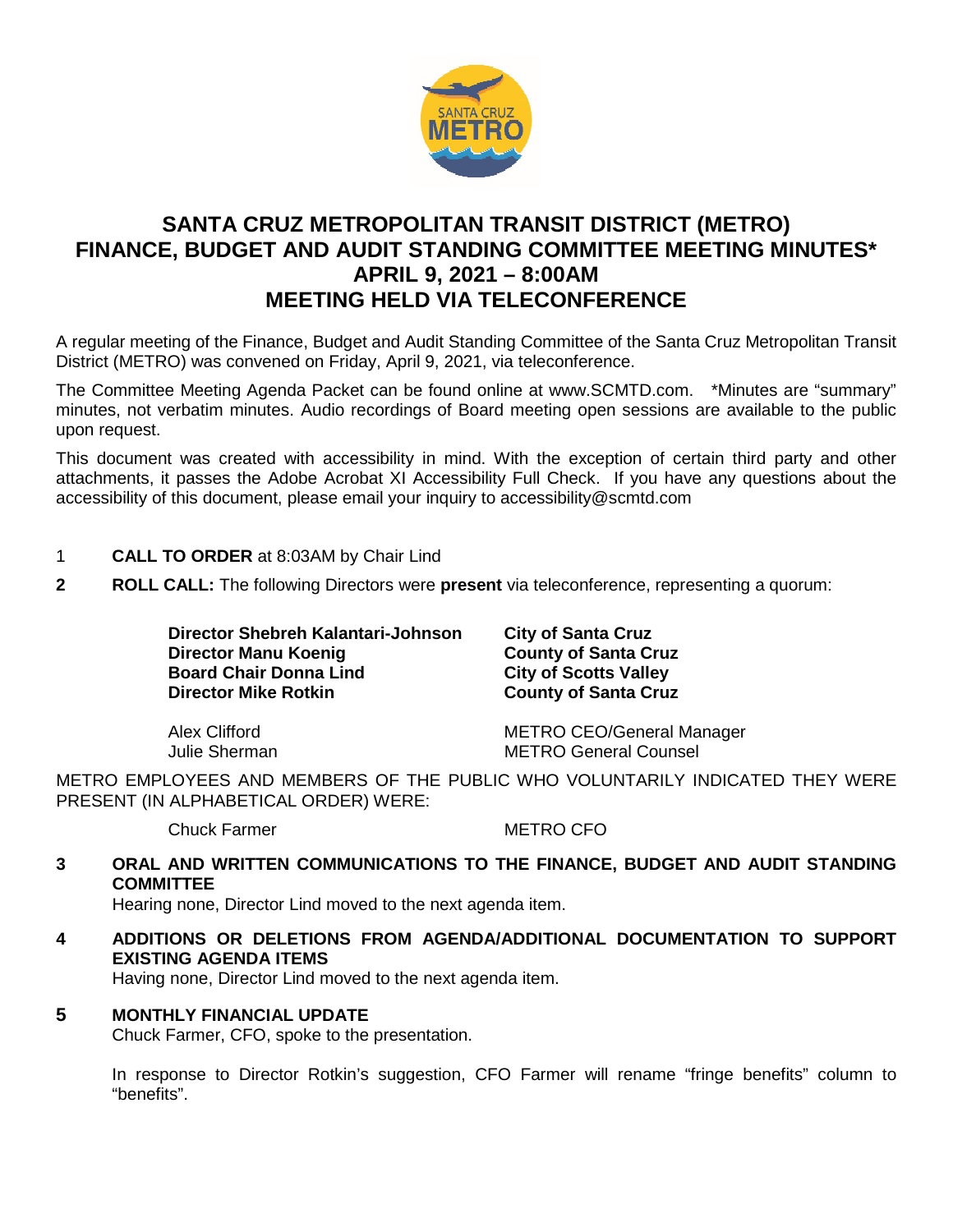Marketing safety suggestions and the aid of Committee Members to increase ridership were proposed; e.g., there has never been any transmission traced back to METRO.

Cabrillo students will begin a two-week voting period on Monday, April 12, with results anticipated in mid-May. One ballot issue is the \$40 student transit fee. Director Rotkin, John Urgo and Eduardo Montesino met to discuss opportunities to provide factual information about the fee. Cabrillo's President has offered to meet if the vote fails. UCSC and Cabrillo students represent 60% of METRO's ridership. Director Rotkin noted UCSC is predicting near 100% in person classes in the fall. In anticipation of UCSC returning to in person classes in the fall, METRO recruited and started a new Operator class to meet the increased ridership demand.

CFO Farmer explained expenses are running lower than prior years' due to a combination of vacant positions, reduced overtime and a lower number of service hours at the beginning of the pandemic. Service is slowly being restored. We are now at 80% of service.

There were no public comments.

**6 UPDATES OF SCHEDULE OF RESERVE BALANCES AND OPEB AND UAL LIABILITIES** 

Chuck Farmer, CFO, provided brief commentary to the presentation, noting METRO is one of the few agencies currently offering OPEB to their employees.

The purpose and logistics of being self-insured were discussed. CEO Clifford and CFO Farmer will provide more detailed information about insurance under separate cover as requested by Director Rotkin. An updated slide will be presented at a future committee meeting.

METRO will return to the Committee and Board in August with OPEB and pension funding opportunities and recommendations.

Public comment:

In response to James Sandoval's questions, CFO Farmer explained METRO pays OPEB on a pay as you go method. With the Pension, METRO pays the current portion plus interest due to under funding. The actuarial view of the total value over time is ~\$124M for OPEB and ~\$64M for Pension. If METRO begins funding now, this amount could be dramatically reduced over time. It will take 10-20 years to reach balance.

## **7 REVIEW OF STRUCTURAL DEFICIT**

Chuck Farmer, CFO, provided brief commentary to the presentation noting METRO is currently running down a path to become structural deficit unless additional funding or cost reductions occur.

Public comment:

Eduardo Montesino said the recent increase in retirees contributed to the higher pension rate. METRO's workforce today is younger; so, he does not see the current rate continuing which would result in lower costs.

CFO Farmer responded yes, the costs would go down, but the costs would continue to exceed revenue as shown. Pension is not about retirees; it is about the number of participants, their pay rate and their age.Overall costs will increase with additional participants.

CEO Clifford emphasized that the early retirements have some impact, but that does not affect the slope of the revenue and/or expenses as shown. Actuarial expenses show an increase in life longevity, expenses, etc.